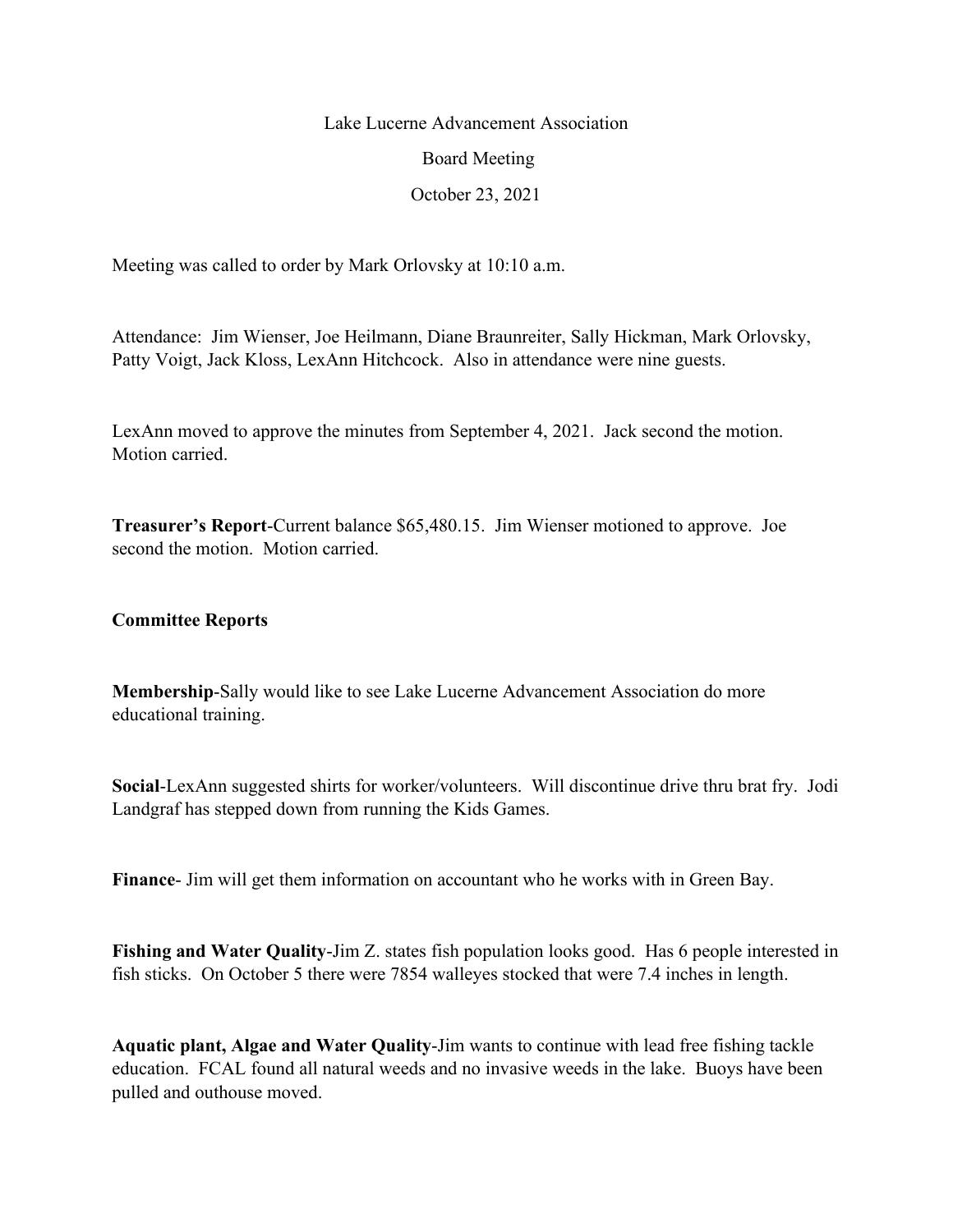**Election**-The election results were Mark Orlovsky 80 Jim Wienser 35, Diane Braunreister 78 Jenny Criel 39.

**Communication**-Patty would like to have colored return envelopes for ballots to be returned in for less confusion. She will check with Pioneer. Fall Newsletter deadline for articles is November 6.

**Buildings and Grounds**-Joe indicated that gutter guards have been installed on both buildings at club house grounds.

## **New Business**

Mark Orlovsky with check with Michelle Gobert on update to website and check out the details.

LLAA would like to make a donation to Mike Preul to benefit his operation. Mark moved to approve a \$5000 donation using Fun Days profits. Diane second the motion. Motion passed.

Jack suggested a \$200.00 gift card donation to Bill Perry for work that he has done foe LLAA. Motion by Jack to approve. Second by Joe. Motion carried.

Gravel for north road on association property needs attention. Jack will talk with Tom Perry.

Training for Clean Water/Clean Boats training is online and we will encourage people to complete.

Golf outing this year had 18 golfers. Bob Van Grunsven will be the chair and Steve Van Grinsven co-chair for next year.

We will discontinue the lifetime members plaques when board is full.